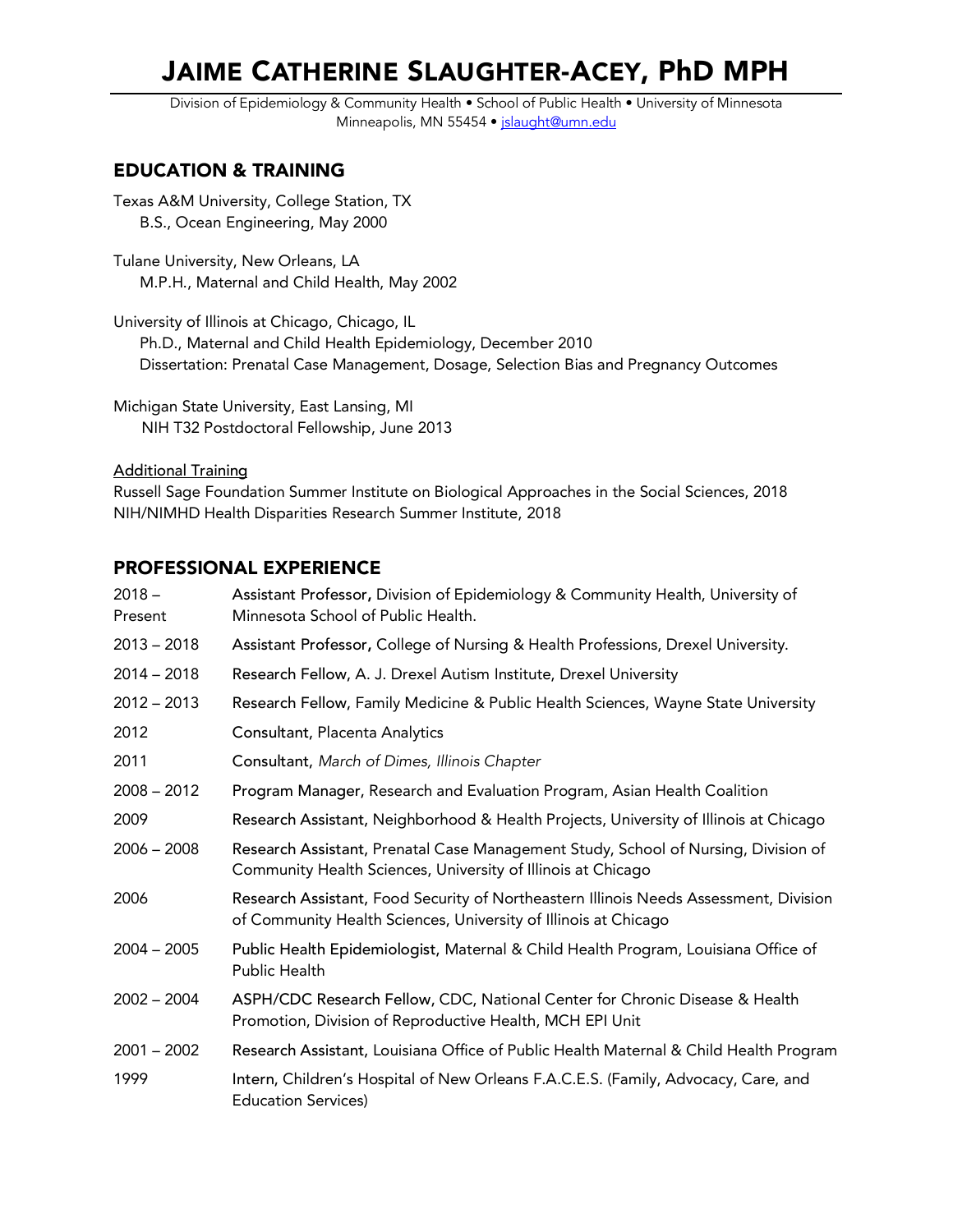# HONORS & AWARDS

| $2020 - 2022$ | NIH Loan Repayment Program in Health Disparities Research, National Institute of<br>Child Health & Human Development |
|---------------|----------------------------------------------------------------------------------------------------------------------|
| 2020          | Matilda White Riley Early Stage Investigator Award, NIH Office of Behavioral and<br>Social Science Research          |
| 2019 - 2020   | Health Equity Leadership & Mentoring Program Fellow, University of Minnesota                                         |
| 2019          | Delta Omega Honorary Society in Public Health, Pi Chapter                                                            |
| 2018          | Professional Development Award, Center for Family Intervention Sciences                                              |
| 2016          | International Travel Award, Drexel University                                                                        |
| $2009 - 2010$ | Illinois Public Health Research Predoctoral Fellowship, University of Illinois at Chicago                            |
| $2005 - 2010$ | MCH Epidemiology Stipend, University of Illinois at Chicago                                                          |
| 2005          | Douglas Passaro Scholar, University of Illinois at Chicago                                                           |
| 2005          | Lorretta Pratt Lacy Award, University of Illinois at Chicago                                                         |
| 2001          | Lettie Pate Whitehead Summer Scholarship, Tulane University                                                          |
| 1995 – 1998   | Aggie Spirit Award, Texas A&M University                                                                             |

# **GRANTS**

### Current Extramural Sponsored Grants

| NIH/NHLBI R21                                                                               | Slaughter (PI) | 04/2020 - 02/2022 |  |  |
|---------------------------------------------------------------------------------------------|----------------|-------------------|--|--|
| Beyond Black and White: Understanding Skin Tone as a Driver of Prepregnancy Cardiometabolic |                |                   |  |  |

### *Health and Birth Outcomes.*

This study uses existing data from the longitudinal Coronary Artery Risk Development in Young Adults Study to investigate the multidimensional nature of race and its intersection with skin color in relation to women's prepregnancy *cardiometabolic* health and their subsequent birth outcomes.

### NIH/NHLBI R35HL139853 Neumark-Sztainer (PI) 9/2019 – 12/2020

*Eating, Activity, and Weight-Related Problems Across the Life Course in Diverse Populations* This longitudinal program of research will identify short- and long-term multi-level (individual, family, friend, school, worksite, and neighborhood) predictors of weight-related problems in young people and will guide the development of highly innovative and effective interventions to reduce the burden of these problems on marginalized populations. Role, Co-Investigator

### HRSA/MCHB T76MC00005 Stang (PI) 5/2025 Stang (PI)

### *Maternal and Child Health Public Health Training Program Leadership Education in Maternal and Child Public Health*

The purpose of our Center of Excellence is to strengthen and expand the MCH workforce by training graduate students in MCH, and to advance MCH science, research, practice, and policy through a welltrained MCH public health workforce.

Role, Training Faculty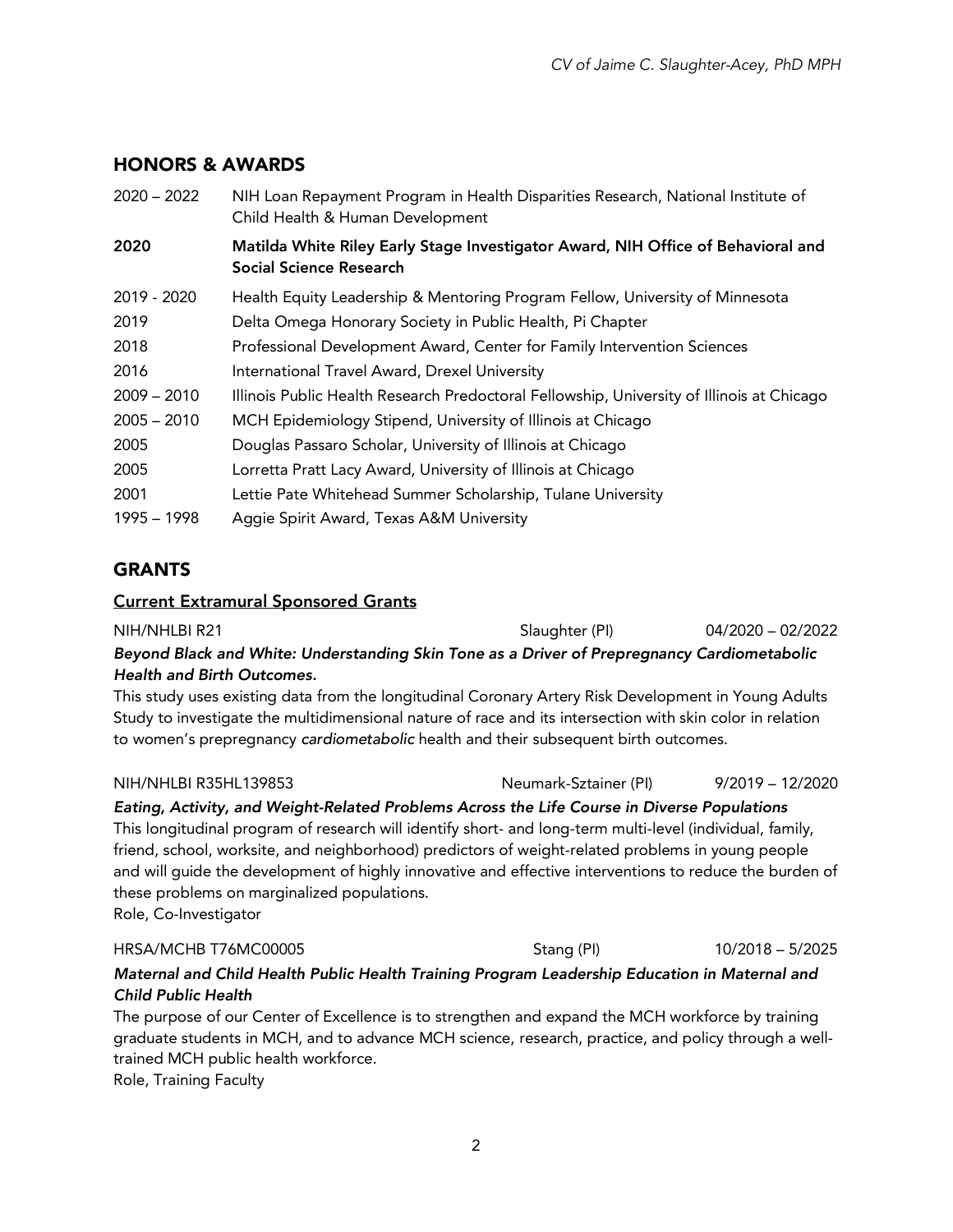### Current University Sponsored Grants

Division of Epidemiology & Community Health Lando Award Slaughter-Acey (PI) 08/2020 -7/2021 *Exploring the role of racial/ethnic identity and race-consciousness in the patterning of health among emerging adults.* Develop and pilot a semi-structured survey and interview guide with the goal to extend the breadth and range of inquiry of racial classification processes as they relate to the stress, health, and well-being of emerging adult in the context of the current Black Lives Matter Movement. Division of Epidemiology & Community Health Hawley Faculty COVID-19 Demerath (PI) 04/2020 – 02/2022 *Generation C: Pregnancy and Birth in the Time of COVID-19* We are creating a birth cohort leveraging existing clinical and spatial data to test period (pandemic) effects on adverse birth and childhood outcomes and their social disparities among ~27,000 deliveries in the Fairview Hospital system. Role: Co-Investigator Office of Vice President of Research Grant-in-Aid Smith (PI) 07/2020 – 01/2022 *Standardized Patients to Evaluate Treatment Access for Opioid Use Disorder* This project partners with standardized patients to evaluate racial disparities in treatment access for individuals with opioid use disorder. Role, Co-Investigator Previously Funded Grants Russel Sage Foundation Presidential Authority Award Slaughter (PI) 03/2018 – 08/2020 *Shades of Color: The Impact of Skin Tone Discrimination on Birth Outcomes of African American Women.*  This project integrates constructs and frameworks stemming from the social sciences with epidemiologic principles in order to improve our understanding of whether and how social factors skin tone and skin tone bias, and socioeconomic factors (both current and intergenerational) are associated with color inequalities in birth outcomes for AA women. Drexel University Summer Research Award Slaughter (PI) 06/2018 – 9/2018 *A Preliminary Investigation into Color Inequalities.*  This preliminary study examines the relationship between shades of skin color and birth outcomes in African American women. Drexel University College of Nursing & Health Professions Seed Grant Slaughter (PI) 05/2015 – 04/2018 *Investigating Racial Disparities in Cerebral Palsy in a Maternal-Infant Linked Medicaid Cohort* This study aims to investigate social, medical, and developmental factors that lead to socioeconomic and racial/ethnic disparities in cerebral palsy (CP), a developmental disability. Drexel University Career Development Award Slaughter (PI) 07/2016 – 06/2017

*Life-course Epidemiology: A Maternal and Infant Health Perspective*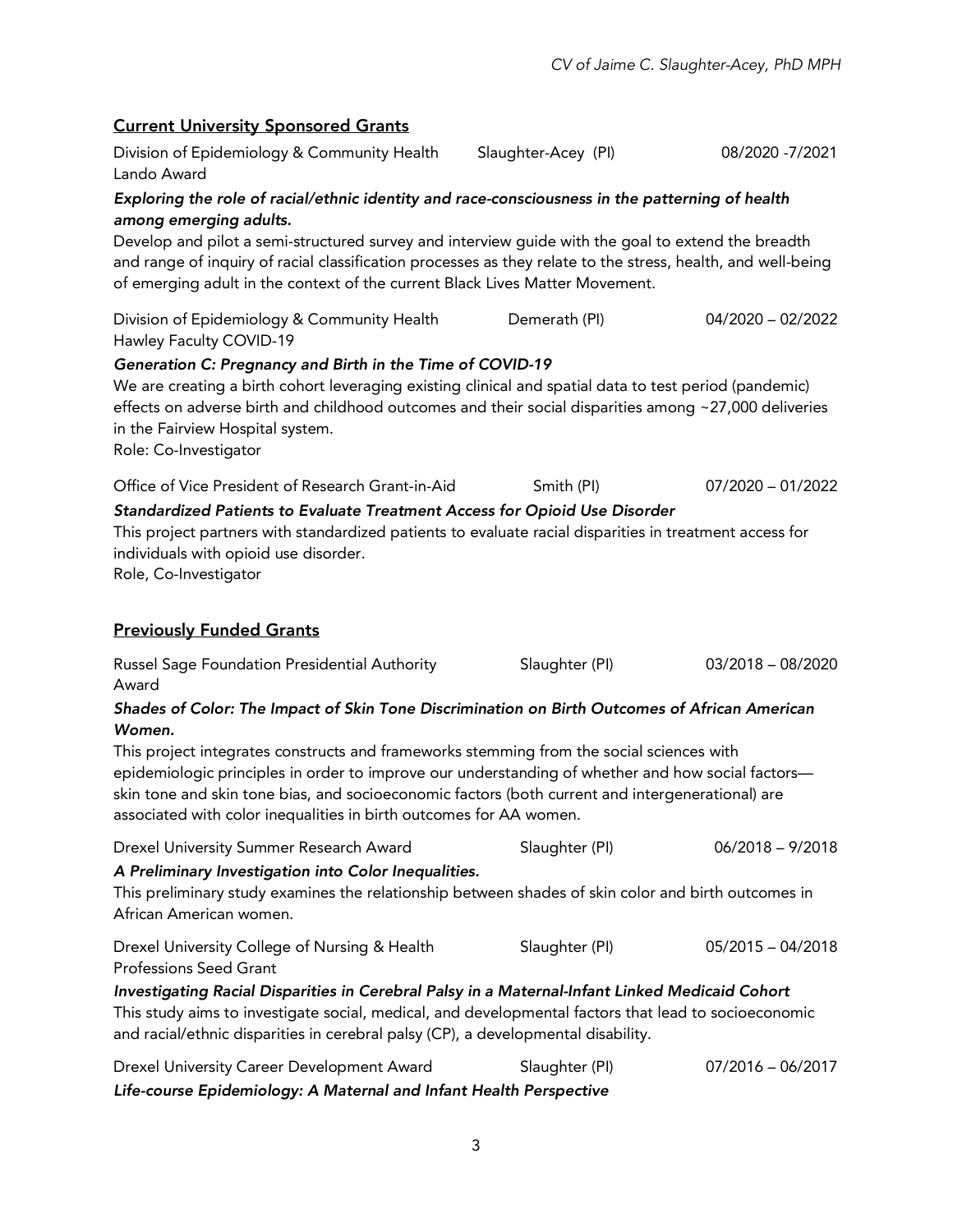The goal of this award was to foster existing and the establishment of new collaborative relationships with senior investigators, which provide mentoring and training to Dr. Slaughter in the application of the life-course perspective to epidemiologic studies. NIH/NIMHD R25MD006792 Marquez (PI) 10/2014 – 9/2015 *Opening Doors for Diverse Populations to Health Disparity Research Program*  The Opening Doors program provides undergraduate, graduate and medical students with education and training to pursue advanced study and health disparities research. Role, Faculty Mentor NIH/NICHD R01HD058510 Misra (PI) 01/2012 – 08/2013 *Impact of Racism on Risk of Preterm Birth in Black Women* The primary objective of this work is to determine whether and how risk of preterm birth relates to racism. Role, Research Fellow The Retirement Research Foundation Slaughter (PI) 01/2011 – 12/2011 *Colorectal Cancer Prevention Project (CCPP): An Innovative Demonstration Project for Older Korean Americans Aged 65 & Over.* Submitted Grants, Pending NIH/NIA R01 Misra & Slaughter (Multi-PI) Submitted 11/2019 *Looking back to look forward: Social Environment Across the Life Course, Epigenetics, and Birth Outcomes in Black Families.* Role, Multi-PI Impact Score, 29 (13<sup>th</sup> Percentile) NIH R01 Submitted 2/2020 *Training the Long-Term Support and Services Workforce in Sexual and Gender Minority Competent Provision of Care* Role, Co-I Impact score, 28 (15<sup>th</sup> Percentile) on  $2^{nd}$  submission; 46 (46<sup>th</sup> Percentile) on 1<sup>st</sup> submission. Submitted Grants, Not Funded NIH/NIDA R03 Ewing & Chou (Multi-PI) Submitted 11/2019 *Effects of Trauma, Racism and Substance Abuse on Parental Reflective Functioning.* Role, Co-I Impact Score, 38 (21st Percentile) NIH R01 Mitra (PI) Mitra (PI) Submitted 10/2019 *Disparities in Perinatal Care and Outcomes among Black and Latina Women with Physical Disabilities* Role, Consultant Submitted 10/2019 Impact Score, 44 (41<sup>st</sup> Percentile) on 1<sup>st</sup> submission. PCORI Misra (PI) Submitted 2/2019 *Comparing Effectiveness of Prenatal Care Models: From Counting Visits to Measuring Content* Role, Co-I (Subcontract Lead)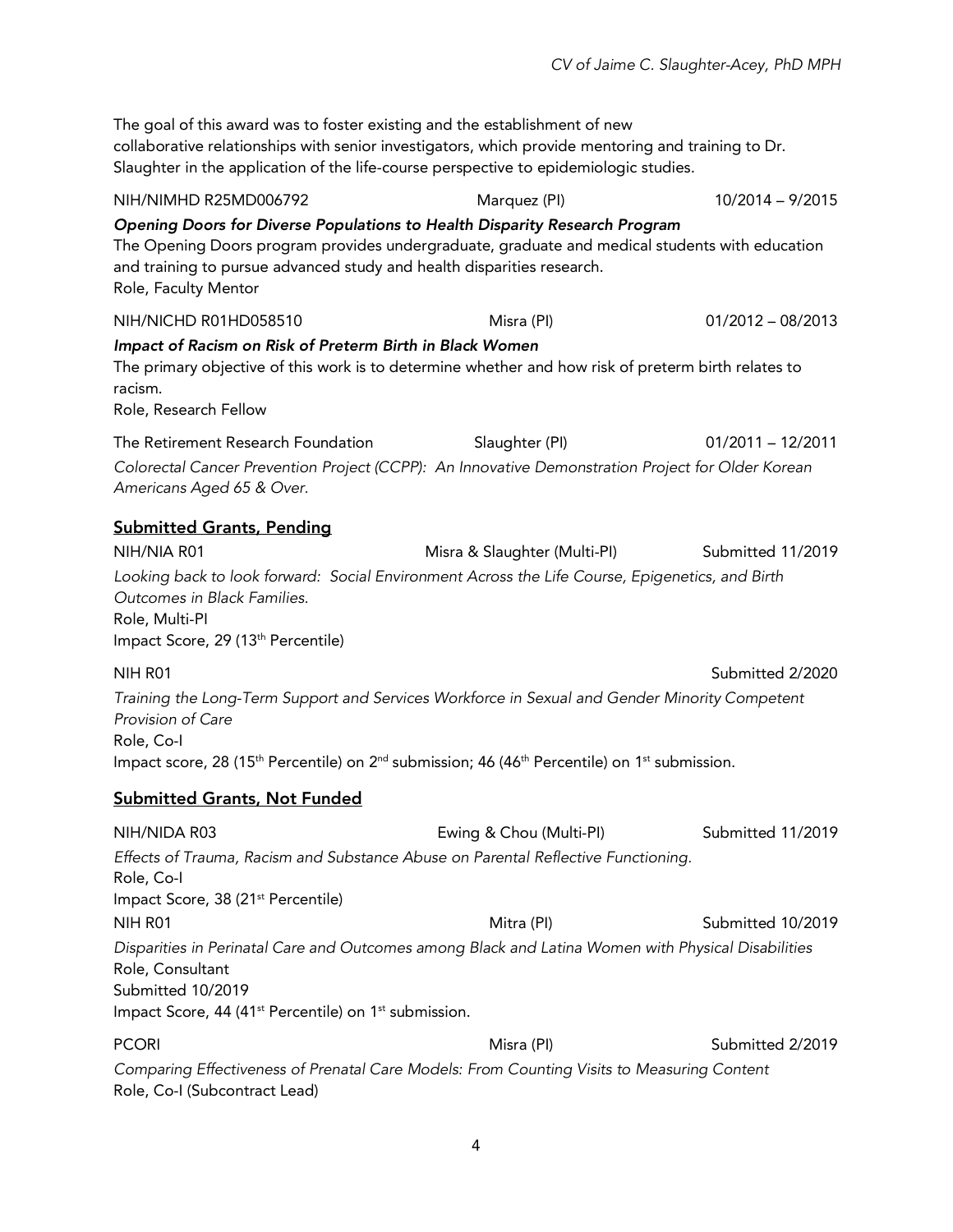NIH/NIMHD R01 Misra & Slaughter (Multi-PI) Submitted AY 2017-2018 *Looking back to look forward: Social Environment Across the Life Course, Epigenetics, and Birth Outcomes in Black Families.* Impact Score, 31 (17<sup>th</sup> Percentile). HRSA/MCHB R40 Slaughter (PI) Submitted AY 2017-2018 *Investigating Socioeconomic and Racial/Ethnic Disparities in Cerebral Palsy.*  Total Directs: \$100,000 Score, 80 (range: 0-100, with 100 = Outstanding) Drexel University Urban Health Collaborative Slaughter (Multi-PI) Submitted AY 2017-2018 *Developing and Piloting the Family Care Curriculum: Parenting in the Context of Race, Class, and Homelessness.* Total Directs, \$35,000 NIH/NIMHD R01 Slaughter (Multi-PI) Submitted AY 2016-2017 *A Molecular Epidemiologic Investigation of Cerebral Palsy Disparities in African American Children.*  Total Directs, \$3,100,000 Impact Score, Not Discussed NIH UG3/UH3 Slaughter (Multi-PI) Submitted AY 2015-2016 *How do social and psychosocial exposures across the maternal life course impact perinatal and childhood health and wellbeing.*  Total Directs, \$8,400,010 Impact Score, Not Discussed NIH/NIMHD R01 Slaughter (PI) Submitted AY 2014-2015 *Racial Disparities in the Etiology of Cerebral Palsy: Molecular and Clinical Pathways.* 

Total Directs, \$1,250,000 Impact Score, 39 on 1<sup>st</sup> submission.

# PEER-REVIEWED PUBLICATIONS

*(Underline indicates Student Author)*

- 1. Horner-Johnson, W, Akobirshoev, I, Amutah-Onukagha, NN, Slaughter-Acey, JC, Mitra, M (accepted). Preconception Health Risks among U.S. Women: Disparities at the Intersection of Disability and Race or Ethnicity. *Women's Health Issues*
- 2. Larson, N, Slaughter-Acey, JC, Alexander, T, Berge, J, Harnack, L, Neumark-Sztainer D (accepted). Emerging Adults' Intersecting Experiences of Food Insecurity, Unsafe Neighborhoods, and Discrimination during the COVID-19 Outbreak. *Public Health Nutrition.*
- 3. Nutor, JJ, Slaughter-Acey, JC, Marquez, S, DiMaria-Ghalili, RA, Momplaisir, F, Sweet-Jemmott, L. (2020*).* Impact of attitudes and beliefs on antiretroviral treatment adherence intention among HIV positive pregnant and breastfeeding women in Zambia. *BMC Public Health;* 20:1410.
- 4. Nutor, JJ, Slaughter-Acey, JC, Marquez, S, Afulani, PA, Obimbo, M, Mojola, S. (2020). Relationship between counseling and adherence to antiretroviral therapy among HIV positive pregnant and breastfeeding women enrolled in Option B+. *AIDS Education and Prevention*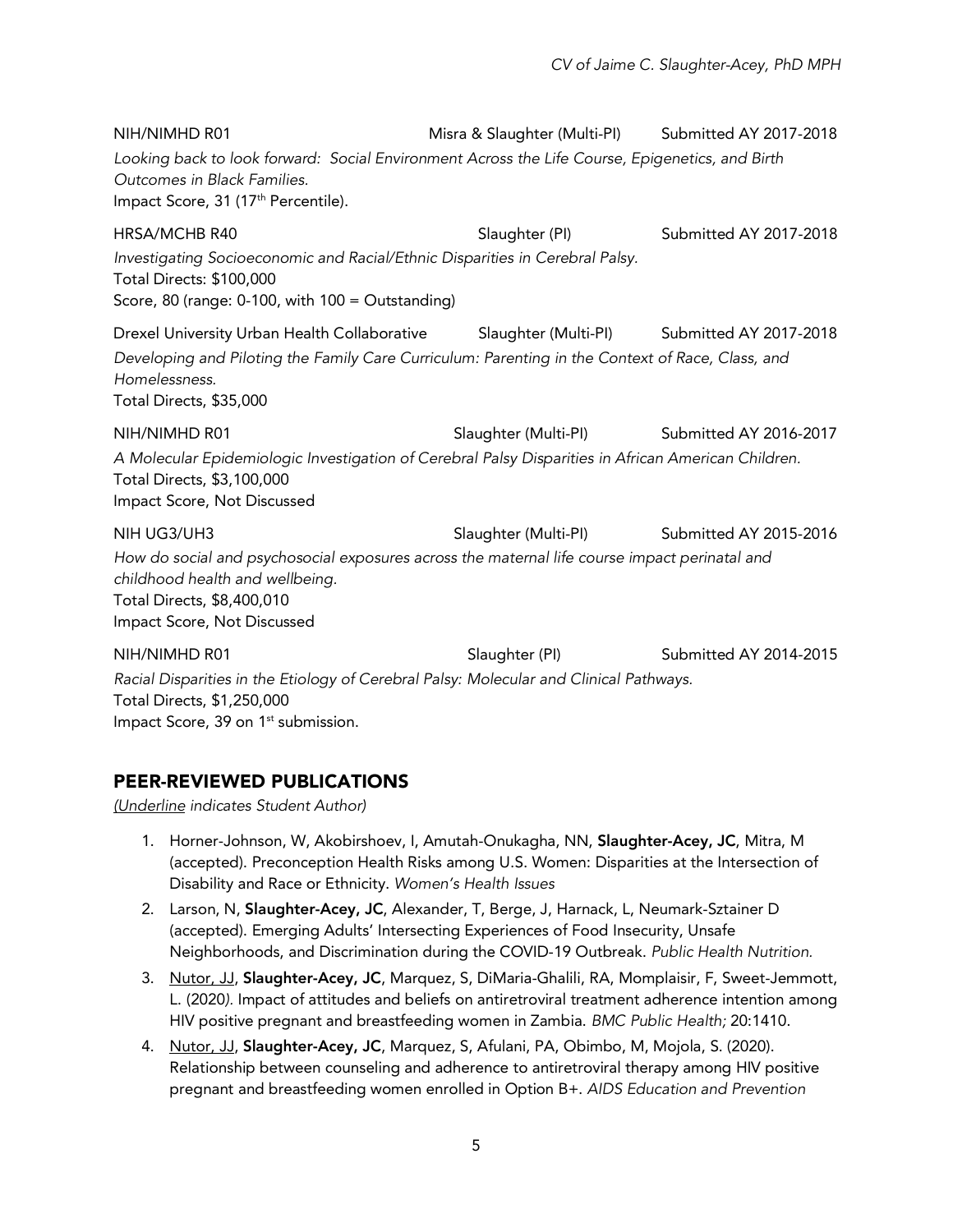- 5. Nutor, JJ, Slaughter-Acey, JC, Marquez, S, DiMaria-Ghalili, RA, Momplaisir, F, Sweet-Jemmott, L. (2020*).* Influence of toilet access on antiretrovirals adherence intention among HIV positive pregnant and breastfeeding women enrolled in Option B+. *Health Care for Women International.*
- 6. Slaughter-Acey, JC, Sneed, D, Parker, LJ, Keith, VM Lee, N and Misra, DP (2019). Skin Tone Matters: Racial Microaggressions and Delayed Prenatal Care. *AJPM,* 57(3):321-9.
- 7. Morgis, B, ... Krauthamer-Ewing, ES, Slaughter-Acey, JC (2019). Hold Me Tight Workshop for Couple Attachment and Sexual Intimacy. Contemporary Family Therapy; 41(4), pp.368-383.
- 8. Slaughter-Acey, JC, Talley, L, Stevenson, H, and Misra, DP (2018). Investigating personal and group experiences of racism and the risk of delivering and small-for-gestational age infant in African American women, a lifecourse perspective. Journal of Urban Health. doi: 10.1007/s11524-018-0291-1
- 9. Tian, Y, Holzman, C, Slaughter-Acey, JC, Margerison-Zilko, C, Luo, Z and Todem, D (2018). Maternal Socioeconomic Mobility and Preterm Delivery: A latent class analysis. Matern Child Health J.
- 10. Sheller, S, Hudson, K, Bloch, JR, Biddle, B, Krauthamer-Ewing, ES, Slaughter-Acey, JC (2018). Family Care Curriculum: A Parenting Support Program for Families Experiencing Homelessness. Matern Child Health J.
- 11. Korzeniewski, SJ, Slaughter, J, Lenski, M, Haak, P and Paneth, N (2018). The complex etiology of cerebral palsy. Nat Rev Neurol. doi:10.1038/s41582-018-0043-6
- 12. Nutor, JJ, Slaughter-Acey, JC, Giurgescu, C, Misra, DP. (2018). Symptoms of Depression and Preterm Birth among Black Women. MCN, The American Journal of Maternal Child Nursing, 43 (5), 252-258.
- 13. Hidecker, MJC, Slaughter-Acey, JC, Abeysekara, P, Lenski, M, and Paneth, N (2018). Early predictors and correlates of communication function among children with cerebral palsy. J of Child Neurology.
- 14. Giurgescu, C, Fahmy, L, Slaughter-Acey, JC, Caldwell, CH, Misra, DP (2018). Can support from the father of the baby buffer the adverse effects of depressive symptoms on risk of preterm birth in Black families? AIMS Public Health; 5(1):89-98.
- 15. Misra, DP, Slaughter-Acey, JC, Giurgescu, C, Sealy-Jefferson, S, Nowak, A (2017). Why do Black women experience higher rates of preterm birth? Current Epidemiology Reports. doi:10.1007/s40471-017-0102-3
- 16. Nutor, JJ, Bell, JF, Slaughter-Acey, JC, Apesoa-Varano, EC, de Leon Siantz, ML, , Joseph, JG, (2017). Household resources as determinants of child mortality in Ghana. Rural and Remote Health; 17(3):4202.
- 17. Giurgescu, C, Slaughter-Acey, JC, Templin, TN, Misra, DP (2017). The impact of symptoms of depression and walking on gestational age at birth in African American women. Women's Health Issues, 27 (2), 181-87.
- 18. Sealy-Jefferson, S, Messer, L, Slaughter-Acey, JC, and Misra, DP (2017). Inter-relationships between objective and subjective measures of the residential environment among urban African American women. Ann of Epidemiol, 27 (3), 164–68.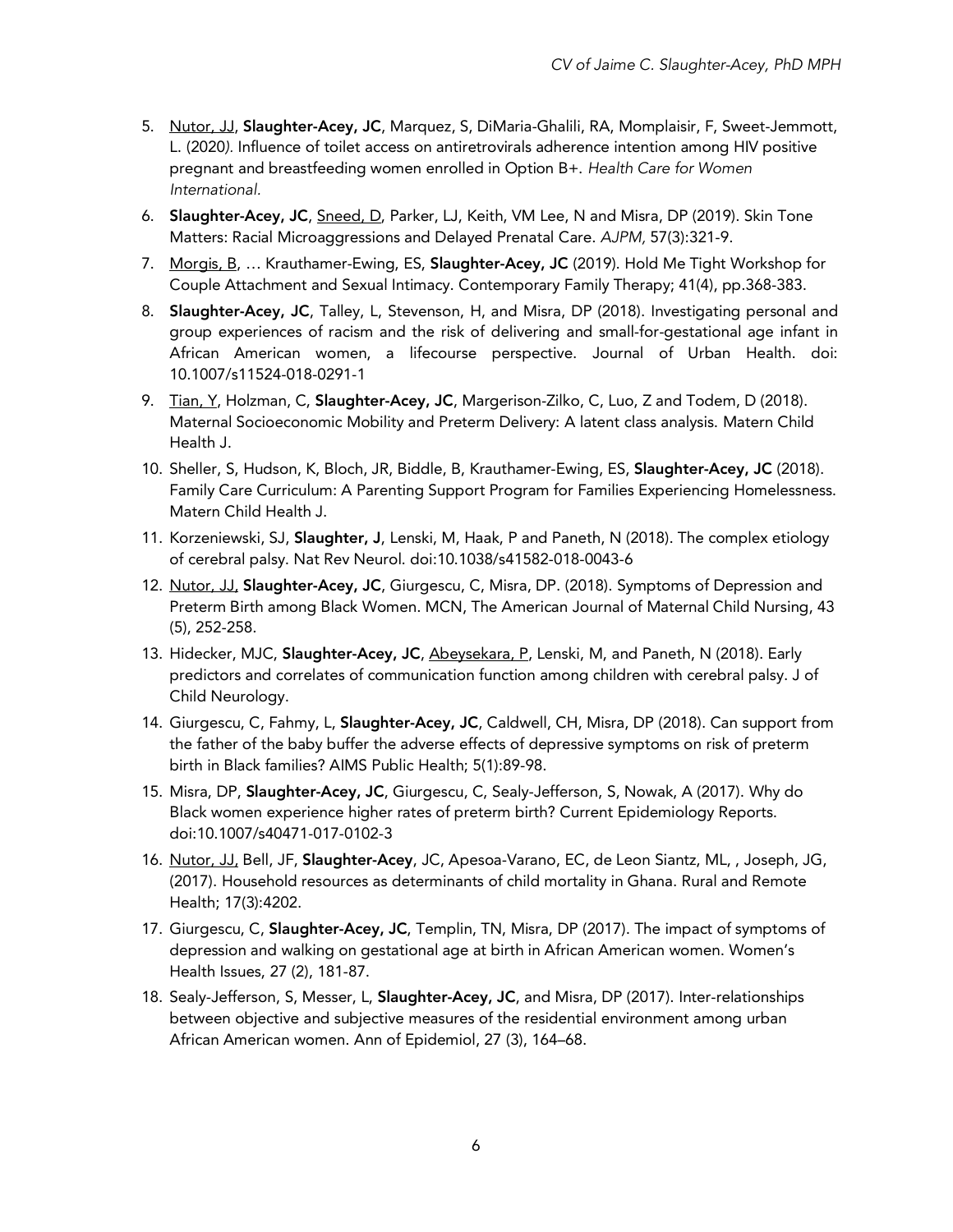- 19. Slaughter-Acey, JC, Holzman, C, Calloway, D, and Tian, Y (2016). Movin' on up: socioeconomic mobility and the risk of delivering a small-for-gestational age infant. Matern Child Health J, 20 (3), 613-622.
- 20. Osypuk, T, Slaughter-Acey, JC, Kehm, R, and Misra, DP (2016). Is social mobility across the lifecourse associated with birth outcomes? The Life-course Influences on Fetal Environment Study. Am J Prev Med, 51 (6), 975-982.
- 21. Sealy-Jefferson, S, Slaughter-Acey, JC, Caldwell, C, Kwarteng, J and Misra, DP (2016). Neighborhood disadvantage and preterm delivery in urban African Americans: the role of religious coping. SSM-Population Health, 2, 656-661.
- 22. Sealy-Jefferson, S, Giurgescu, C, Slaughter-Acey, JC, Caldwell, C and Misra, DP (2016). Neighborhood quality and preterm delivery among African American women: the mediating role psychosocial factors. J Urban Health, 93 (6), 984-996.
- 23. Abdelhadi, RA, Bouma, S, Bairdain, S, Wolff, J, Legro, A, Plogsted, S, Guenter, P, Resnick, H, Slaughter-Acey, JC, Corkins, M, and American Society for Parenteral and Enteral Nutrition (A.S.P.E.N.) (2016) Characteristics of hospitalized children with a diagnosis of malnutrition: United States, 2010. JPEN J Parenter Enteral Nutr, 40 (5), 623-635.
- 24. Slaughter-Acey, JC, Sealy-Jefferson, S, Helmcamp, L, Caldwell, C, Osypuk, T, Platt, RW, Straughen, JK, Daily, R, Abeysekara, P and Misra, D (2016). Racism in the form of micro aggressions and the risk of preterm birth. Ann of Epidemiol, 26 (1), 7-13.
- 25. Issel, LM, Gilmet, K, Chihara, I, Slaughter-Acey, JC (2015). Adolescent and adult clients in prenatal case management: differences in problems and interventions used. Matern Child Health J, 19 (12), 2673-2681.
- 26. Giurgescu, C, Misra, DP, Sealy-Jefferson, S, Howard-Caldwell, S, Templin, TN, Slaughter-Acey, JC, et al (2015). The impact of neighborhood quality, perceived stress, and social support on depressive symptoms during pregnancy in African American women. SSM, 130, 172-180.
- 27. Slaughter-Acey, JC, Caldwell C, and Misra, D (2013). The influence of personal and group racism on entry into prenatal care. Women's Health Issues, 23 (6), e381-e387.
- 28. Misra, DP, Straughen, JK, Slaughter-Acey, JC (2013). Allostatic load and health: can perinatal epidemiology lead the way forward? Paediatr Perinat Epidemiol, 27 (6), 507-508.
- 29. Slaughter, JC, Wei, C, Korzeniewski, S, Lu, Q; Beck, JS, Khoo, SK, et al (2013). High Correlations in gene expression between paired umbilical cord blood and neonatal blood of healthy newborns on Guthrie cards. J Matern Fetal Neonat Med, 26 (18), 1765-1767.
- 30. Slaughter, JC, Issel, LM, Handler, A, Rosenberg, D, Kane, D, and Stayner, L (2013). Measuring dosage, a key factor when assessing the relationship between prenatal case management and birth outcomes. Matern Child Health J, 17(8):1414-23
- 31. Slaughter, JC and Issel, LM (2012). Developing a measure of prenatal case management dosage. Matern Child Health J, 16 (5): 1120-1130.
- 32. Hidecker, MJC, Thi Ho, N, Dodge, N, Hurvitz, EA, Slaughter, JC, Seif Workinger, M, et al (2012). Inter-relationships of functional status in cerebral palsy: analyzing gross motor function, manual ability, and communication function classification systems in children. Dev Med Child Neurol, 54 (8): 737-742.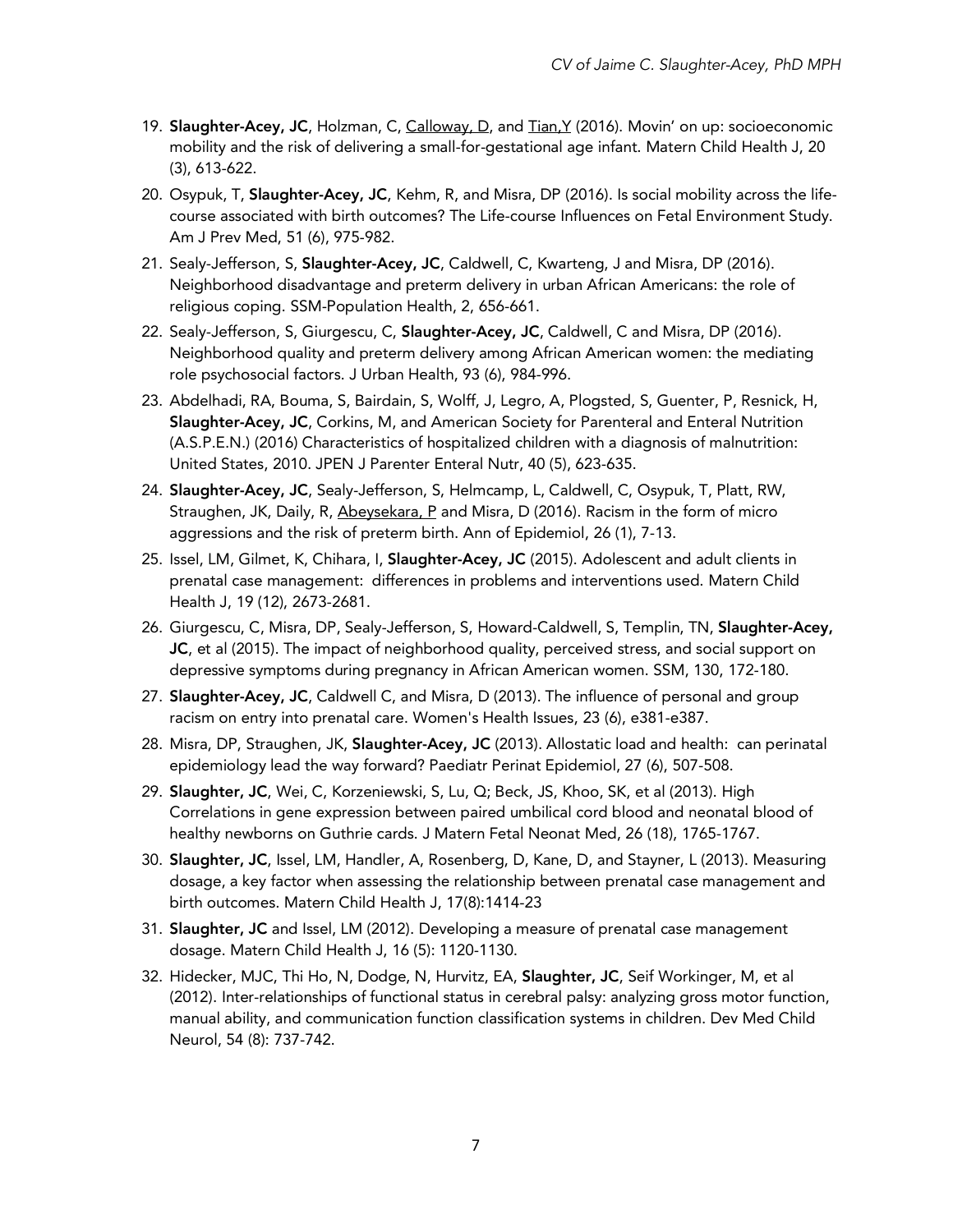- 33. Issel, LM, Forrestal, SG, Slaughter, JC, Wiencrot, A, Handler, A (2011). A review of prenatal home visiting effectiveness for improving birth outcomes. J Obstet Gynecol and Neonatal Nurs, 40 (2):157-165.
- 34. Issel, LM, Forrestal, S, Wheatly, R, Slaughter, JC, and Schultz, A (2008). Surveying hard to reach programs: identifying the population of Medicaid prenatal case management. Matern Child Health J, 15: 883-89.

# BOOK CHAPTERS

- 1. Chapple-McGruder, T, Slaughter-Acey, JC, Kmet, J, Ruddock T (2019). Is the Perfect the Enemy of the Good? Using the data you have. In Michener JL, Castrucci, BC, Bradley, DW et al (Eds). The Practical Playbook II: Building Multisector Partnerships That Work. New York: Oxford University Press.
- 2. Issel, LM., Slaughter, JC, and Forrestal, S (2011). Prenatal case management of pregnant women: what is the evidence for it contributing to reduction of disparities? In Handler, A. and Kennelly, J. (Eds). Evidence-based Maternal and Child Health Programs. New York: Springer.

# INVITED PAPERS & COMMENTARIES

- 1. Bailey, Z, Barber, S, Robinson, W, Slaughter-Acey, J, Ford, C, Sealy-Jefferson, S (2020). Racism in the Time of COVID-19. Interdisciplinary Association for Population Health Sciences, April 8, 2020, https://iaphs.org/racism-in-the-time-of-covid-19/
- 2. Slaughter-Acey, JC and Saintil, S (2019). Understanding hospitalization rates of children by developmental disability, maternal nativity, and Indigenous status: The Complexity of Intersectionality. Dev Med Child Neurol. doi:10.1111/dmcn.14374
- 3. Dan, B and Slaughter-Acey, JC. "What Does Race Mean in Neurodisability Studies?" *DMCN Podcasts*, Developmental Medicine and Child Neurology, 31 July 2019, onlinelibrary.wiley.com/page/journal/14698749/homepage/podcasts.htm. In this podcast, Bernard Dan speaks to Jaime Slaughter-Acey from the School of Public Health at the University of Minnesota about Bernard's editorial in the July 2019 issue of Developmental Medicine & Child Neurology, "What does race mean in neurodisability studies".
- 4. Slaughter, JC. Maternal and Infant Health At the Cross-roads of Racism and Colorism. Center for the Study of Racism, Social Justice, and Health, April 17, 2019, https://bit.ly/2x3jtKV
- 5. Abdelhadi, RA, Bouma, S, Bairdain, S, Wolff, J, Legro, A, Plogsted, S, Guenter, P, Resnick, H, Slaughter-Acey, JC, Corkins, M, and American Society for Parenteral and Enteral Nutrition (A.S.P.E.N.) (2016). Response to Letter to Editor-Characteristics of Hospitalized Children with a Diagnosis of Malnutrition: United States, 2010. JPEN J Parenter Enteral Nutr, 40 (7), 911-912.
- 6. DiMaria-Ghalili, RA, Slaughter, J, Gonzalez, E, Abeysekara, P, Resnick, H, & Guenter, P (2014). A Comparison of characteristics by age of hospitalized adults with a diagnosis of malnutrition: United States, 2010. Gerontologist, 54 (Suppl 2). p. 692.
- 7. Misra, DP, Straughen, JK, Slaughter-Acey, JC (2013). Allostatic load and health: can perinatal epidemiology lead the way forward? Paediatr Perinat Epidemiol, 27 (6), 507-508.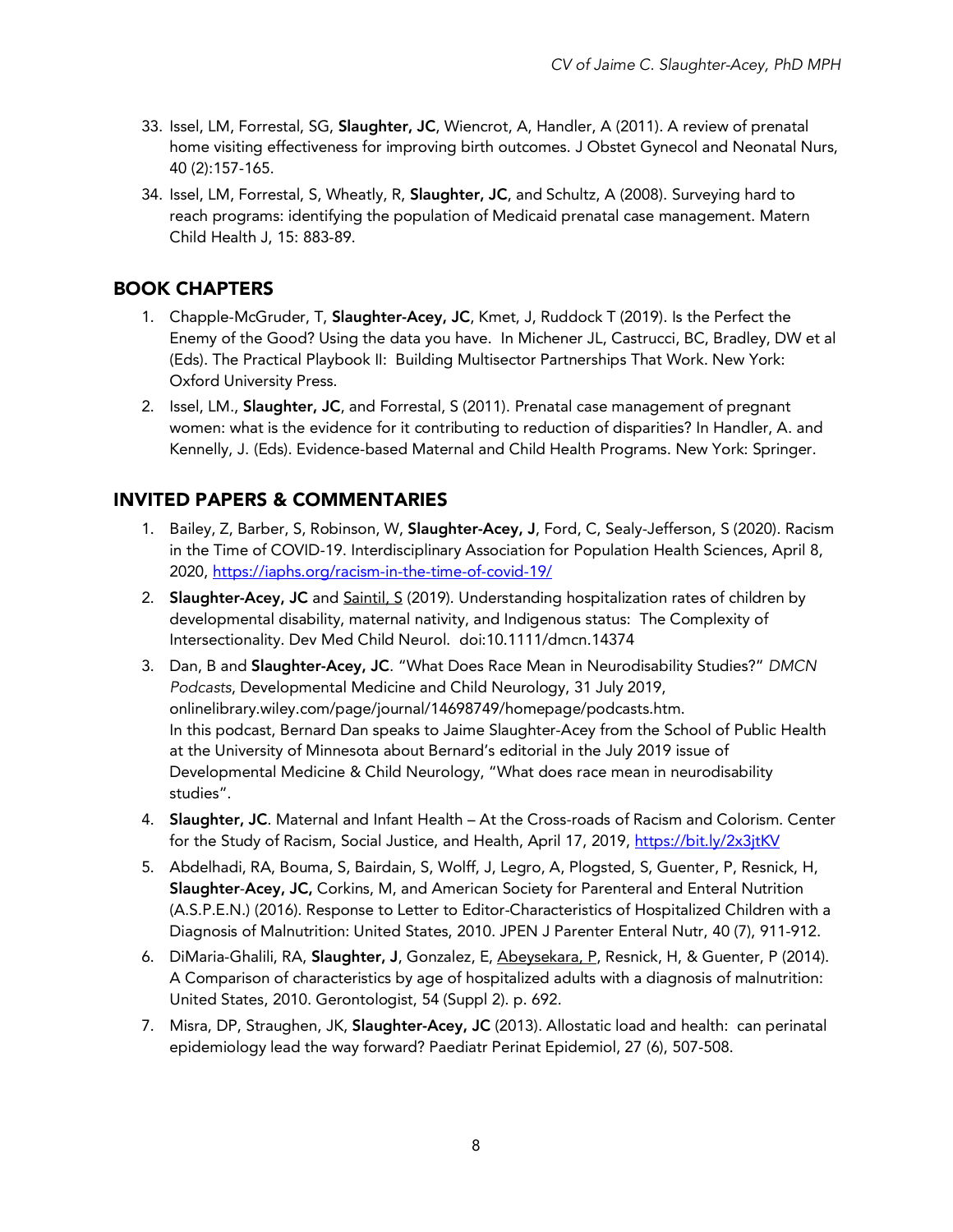8. Slaughter, JC, Ceci, K, and Acuna, JM (2004). Strategies in Louisiana for the Title V Maternal and Child Health 2005 Needs Assessment in perinatal health. Louisiana Morbidity Report, 15 (6): 4-5.

# SUBMITTED PAPERS

- *1.* Slaughter-Acey, JC, Brown, TN, Keith, V, and Misra, DP. A Tale of Two Generations: The relationship between Maternal Skin Tone and Birth Outcome in African American Women. *R&R*
- 2. Giurgescu, C, Misra, DP, Slaughter-Acey, J, Gillespie, S, Nowak, A, Dove-Medows, Emily, Engeland, C, Zenk, S, Lydic, T, Sealy-Jefferson, S, Ford, J, Hoffman, M, Drury, S, Stemmer, P Neighborhoods, racial discrimination and preterm birth among African American women: Potential stress-related mechanisms. *R&R*
- 3. Sneed, D, Abeysekara, P, Slaughter-Acey, JC, Kern, J and Misra, DP. Examining the link between physical activity and preterm birth in the presence of depressive symptoms. *R&R.*
- 4. Nutor, JJ, Slaughter-Acey, JC, Marquez, S, DiMaria-Ghalili, RA, Momplaisir, F, Sweet-Jemmott, L. Relationship between potable water access and adherence intention among HIV-positive pregnant and breastfeeding women receiving antiretroviral treatment. *Under Review.*
- 5. Vlenterie, R, van Gelder et al. Associations between maternal depression, use of antidepressants during pregnancy, and adverse pregnancy outcomes: an individual participant data meta-analysis. Submitted 10/6/2020

# PEER-REVIEWED PRESENTATIONS (selected)

- 1. Pando, C, Seo, JM, Slaughter-Acey, JC, Demerath, E. Association between CPC Preschool Attendance and Criminal Justice System Involvement. Interdisciplinary Association for Population Health Science Annual Meeting, Virtual, October 2020. [poster]
- **2.** Slaughter-Acey, JC, Brown, TN, Keith, V, and Misra, DP. The Tail of Two Generations: Maternal Skin Color and Adverse Birth Outcomes in African American Women. American Public Health Association Annual Meeting, Philadelphia, PA, November 2019. [oral]
- **3.** Campbell, EC and Slaughter-Acey, JC. Social mobility by skin tone among African American mothers in an urban area. American Public Health Association Annual Meeting, Philadelphia, PA, November 2019.[poster]
- **4.** Slaughter-Acey, JC, Sneed, D, Parker, LJ, Keith, VM, Lee, N and Misra, DP. Racial Microaggressions and Receipt of Prenatal Care in African American Women: Does Skin Tone Influence the Relationship? American Public Health Association Annual Meeting, San Diego, CA, November 2018. [oral]
- 5. Slaughter-Acey, JC, Brown, TN, Keith, V, and Misra, DP. The Relationship between Skin Color and Preterm Delivery in African American Women in the Life-course Influences of Fetal Environment (LIFE) Study. Society for Epidemiology Research 2018 Annual Meeting, Baltimore, MS, June 2018. [poster]
- 6. Slaughter-Acey, JC, Podolsky, R, Korzeniewski, S, Khoo, SK, Lenski, M and Paneth, N. A preliminary examination of racial disparities in children with cerebral palsy: an intergene correlational analysis. AACPDM 71<sup>st</sup> Annual Meeting, Montreal 2017. [oral]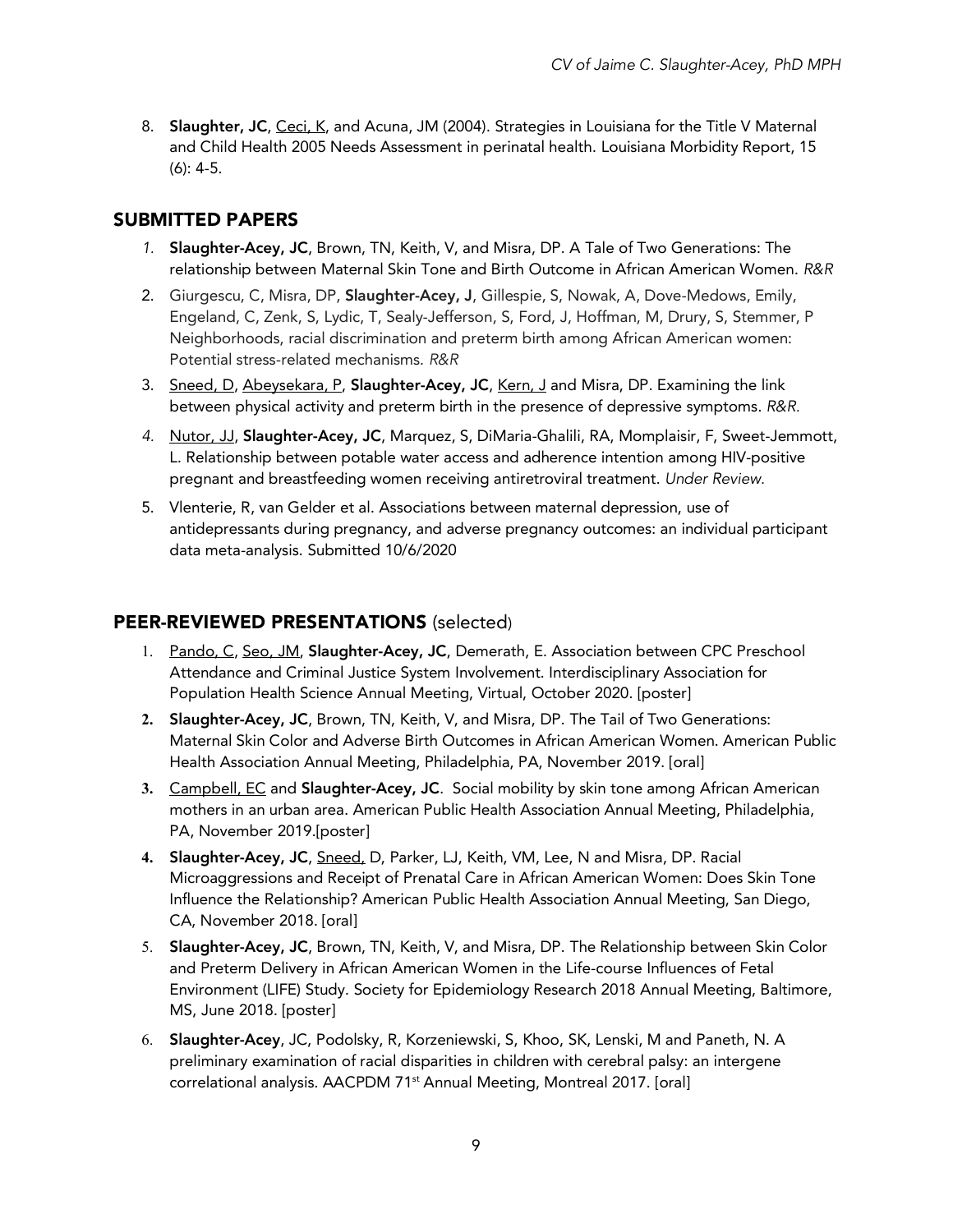- 7. Slaughter, JC, Talley, LM, Stevenson, HC and Misra, D. The Influence of personal and group racism on risk of delivering a small-for-gestational infant, a life-course perspective. Society for Epidemiology Research 2017 Annual Meeting, Seattle, WA, June 2017. [poster]
- 8. Nutor, JJ, Marquez, S, Slaughter-Acey, JC. Breastfeeding Practices: Attachment and Positioning, a Health Center Level Studying Sinazongwe District Zambia. Submitted to: 28th Annual Sigma Theta Tau International Nursing conference, Dublin, Ireland, July 2017.
- 9. Nutor, JJ, Marquez, S, Slaughter-Acey, JC. Improving breastfeeding practices at the community level: Results from Sinazongwe district, Zambia. Submitted to: 8th Annual Consortium of Universities for Global Health Conference, Washington, DC, April 2017
- 10. Nutor, JJ, Slaughter-Acey, JC, Bell, J. Association Between Household Resources and Child Mortality: Ghana a Case Study. Submitted to: 28th Annual Sigma Theta Tau International Nursing conference, Dublin, Ireland, July 2017.
- 11. Abeysekara, P, Slaughter-Acey, JC, Turchi, R. Prevalence of Overweight and Obesity in Children with Cerebral Palsy in the United States, the National Survey of Children's Health. Submitted to: 29<sup>th</sup> European Academy of Childhood Disability Annual Meeting, Amsterdam, May 2017.
- 12. Dalianis, E, Vaughn, N, Kolker, J, Breaux, J, Lee, N, Slaughter, JC. Evaluating Data from the Infant Feeding Practices Study II to Understand the Relationship between State Policies, Women's Workplace Experiences, and Breastfeeding Practices. CityMatCH Leadership and MCH Epidemiology Conference, Philadelphia, PA September 2016. [poster]
- 13. Abeysekara, P, Slaughter-Acey, JC, Kern, J and Misra, DP Examining the Link Between Physical Activity and Preterm Birth in the Presence of Depressive Symptoms. CityMatCH Leadership and MCH Epidemiology Conference, Philadelphia, PA September 2016. [oral]
- 14. Slaughter-Acey, JC, Abeysekara, P, Giurgescu, C, Caldwell, CH, and Misra, DP. Depressive symptomology and the rate of adverse birth outcomes: do coping efforts modify the relationship? Epidemiology Congress of the Americas 2016, Miami, FL June 2016. [poster]
- 15. Slaughter-Acey, JC, Palisano, R, Lenski, M, and Paneth, N. Socioeconomic disadvantage and the risk spastic cerebral palsy: a matched case-control study. International Conference on Cerebral Palsy and other Childhood-onset Disabilities, Stockholm, Sweden, June 2016. [poster]
- 16. Slaughter, JC, Ekshyyan, L, Caldwell, CH, and Misra, D. Depressive Symptomology, Physical Health, and Preterm Birth among Black Women: The Life-course Influences on Fetal Environments (LIFE) Study. American Women. Society for Pediatric and Perinatal Epidemiology 2015 Annual Meeting, Denver, CO, June 2015. [poster]
- 17. DiMaria-Ghalili, RA, Slaughter, J, Gonzalez, E, Abeysekara, P, Resnick, H, and Guenter, P. A Comparison of Characteristics by Age of Hospitalized Adults with a Diagnosis of Malnutrition: United States, 2010. Gerontological Society of America's 67th Annual Scientific Meeting, Washington DC, November 2014. [poster]
- 18. Slaughter, JC, Li, Q, Thornton, K, Wei, C, Francis, M, Khoo, SK, et al. A preliminary examination of asphyxia-related racial disparities in cerebral palsy using gene expression and clinical data. Society for Pediatric and Perinatal Epidemiology 2014 Annual Meeting, Seattle, WA, June 2014. [poster]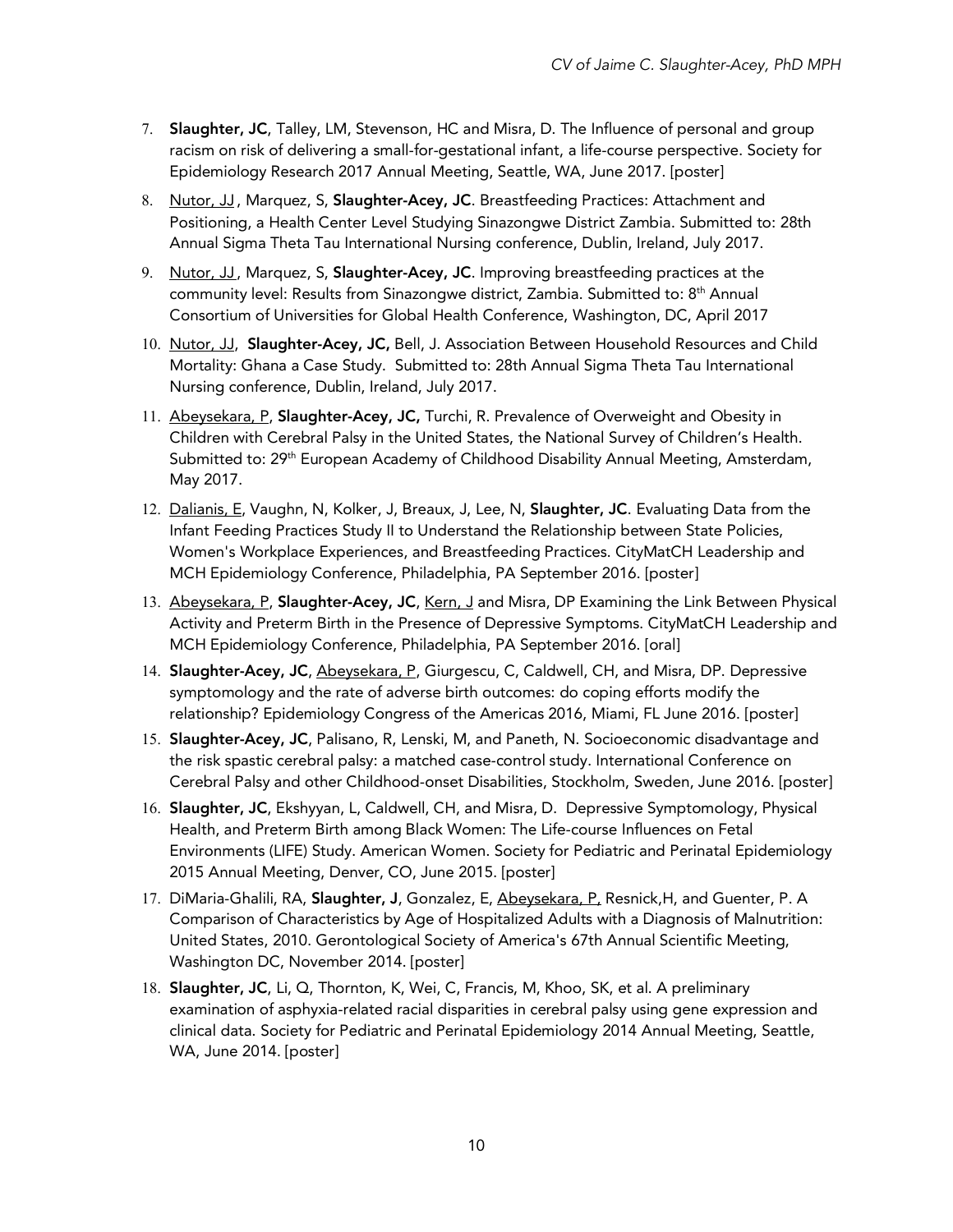- 19. Slaughter, JC, Caldwell C, and Misra, D. The Influence of personal and group racism on entry into prenatal care. Society for Pediatric and Perinatal Epidemiology 2013 Annual Meeting, Boston, MA, June 2013. [poster]
- 20. Slaughter, JC, Calloway, D, Nnanabu, I, and Holzman, C. Movin' on up: The effect of social mobility on fetal growth among White and African American women residing in Michigan. Society for Pediatric and Perinatal Epidemiology 2013 Annual Meeting, Boston, MA, June 2013. [oral]
- 21. Hill, T, Slaughter, JC, and Misra, D. Relation of the content of prenatal care to feelings of discrimination in African American Women. Society for Pediatric and Perinatal Epidemiology 2013 Annual Meeting, Boston, MA, June 2013. [poster]
- 22. Osypuk, T, Caldwell, C, Sealy-Jefferson, S, Slaughter, JC, Straughen, J, Helmcamp, L, et al. Is childhood neighborhood context associated with preterm birth? The Life-course Influences on Fetal Environment (LIFE) Study. Society for Pediatric and Perinatal Epidemiology 2013 Annual Meeting, Boston, MA, June 2013. [poster]
- 23. Osypuk, T, Caldwell, C, Sealy-Jefferson, S, Slaughter, JC, Straughen, J, Helmcamp, L, et al. Creating valid and reliable retrospective measures of childhood neighborhood context for reproductive health studies. Society for Pediatric and Perinatal Epidemiology 2013 Annual Meeting, Boston, MA, June 2013. [poster]
- 24. Issel, LM, Gilmet, K, Slaughter, JC. Description of Interventions Used in Medicaid Reimbursed Prenatal Case Management. American Public Health Association 137th Annual Meeting & Exposition, San Francisco, CA, October 2012[poster]
- 25. Slaughter, JC and Issel, LM, Handler, A, Rosenberg, D, Kane, D, and Stayner, L. Measuring intervention intensity, a key factor when assessing the relationship between prenatal case management and birth outcomes. Society for Pediatric and Perinatal Epidemiology 2012 Annual Meeting, Minneapolis, MN, June 2012. [poster]
- 26. Cerves, K and Slaughter, J. Community Health Workers: An important asset in hepatitis prevention and education. American Public Health Association 136th Annual Meeting & Exposition, Washington, DC, November 2011. [roundtable]
- 27. Slaughter, JC and Issel, LM. Client characteristics and the onset of prenatal case management. Society for Pediatric and Perinatal Epidemiology 2011 Annual Meeting, Montreal, QB, June 2011. [poster]
- 28. Slaughter, JC and Issel, LM. Intervention diversity in prenatal case management: organizational and case manager effects. AcademyHealth Research Meeting, Washington, DC, June 2008. [poster]
- 29. Issel, LM, Forrestal, SG, Slaughter, JC, Khan, J, and Schultz, AA. A national look at existing Medicaid reimbursed prenatal case management programs. AcademyHealth Research Meeting, Orlando, FL, June 2007. [poster]
- 30. Slaughter, JC, Ceci, K, Pavoe, J, and Acuna, JM. Perinatal health needs and strategies in Louisiana for the Title V Maternal and Child Health 2005 Needs Assessment. The Eleventh Annual Maternal and Child Health Epidemiology Conference, Miami, FL, December 2005. [oral]
- 31. Slaughter, JC, Echenique, D, Mather, F, Tran, T, Acuña<sup>,</sup> J. Need and receipt of services among children with special health care needs (CSHCN) in Louisiana. The Tenth Annual Maternal and Child Health Epidemiology Conference, Atlanta, GA, December 2004. [oral]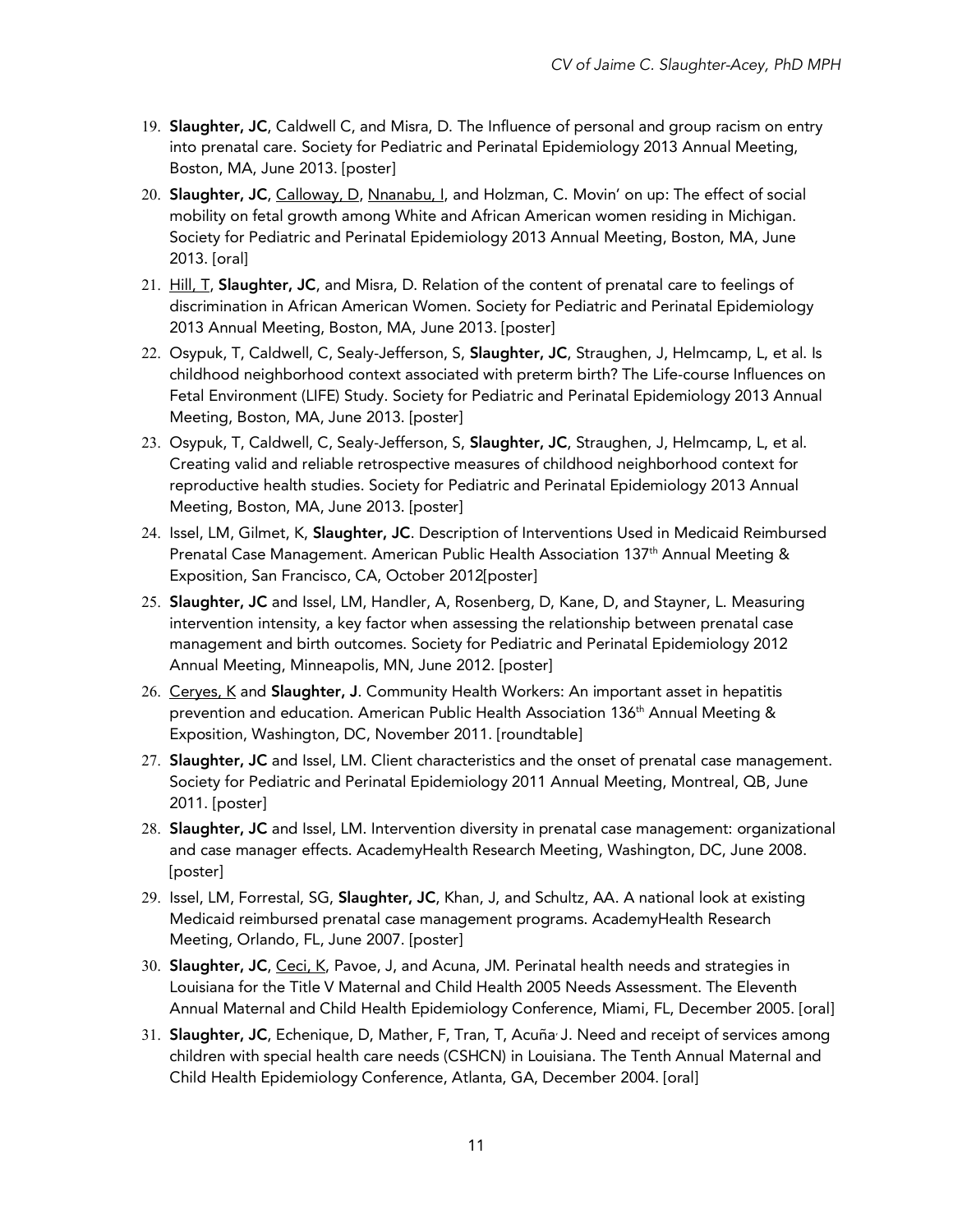- 32. Vicari, A, J. Slaughter, JC, Acuña, J. Trends in fetal and infant mortality—New Orleans, Louisiana, 1990–2002. 53<sup>rd</sup> Annual Scientific Epidemic Intelligence Service (EIS) Conference, Atlanta, GA, April 2004.
- 33. Slaughter, JC, Acuna, J, Mather, F. Fetal growth in the Native American population. The Ninth Annual Maternal and Child Health Epidemiology Conference, Tempe, AZ, December 2003 [oral]
- 34. Slaughter, JC and Zotti, ME. Infant mortality and racial disparities in the Jackson metropolitan area. The Ninth Annual Maternal and Child Health Epidemiology Conference, Tempe, AZ, December 2003. [oral]
- 35. Zotti, ME and Slaughter, JC. Composite "pictures" of infant mortality in Mississippi. American Public Health Association 131<sup>st</sup> Annual Meeting & Exposition, San Francisco, CA, November 2003. [oral]

# INVITED

*(\*canceled due to COVID-19)*

- 1. Slaughter-Acey, JC. Pregnancy-related Outcomes Dependent upon Colorism. MDMOM Webinar Series, Virtual, October 28, 2020.
- 2. Slaughter-Acey, JC. Racial Segregation, Colorism, and Discrimination among Expecting Black Mothers. Interdisciplinary Association for Population Health Science, Virtual, October 2, 2020.
- 3. Popescu, A, Linas, B, Lofgren, E, & Slaughter-Acey, JC*, panelist.* SER Week 2020: Critical Topics in COVID-19 Epidemiology. Panel Discussion. June 16, 2020.
- 4. Slaughter-Acey, JC. Skin Tone and Prenatal Care Outcomes among African American Women. 13<sup>th</sup> NNIH Matilda White Riley Behavioral and Social Science Honors. June 8, 2020.
- 5. Slaughter-Acey, JC, Hardeman, RR, Quamina, A, *panelists*. Urban League Twin Cities Real Talk: Mayday! The Medical Impact of COVID-19 on Black Folks. Panel Discussion. May 1, 2020.
- 6. COVID-19: Disparities Amongst Black Populations. Greater Baltimore Health Improvement Initiative. April 9, 2020. Webinar
- 7. \*Slaughter-Acey, JC. Ignoring the Cost of Color in the fight against racial health inequalities. MPC-Minnesota Populations Center, Minneapolis, MN, April 20, 2020.
- 8. \*Slaughter-Acey, JC. Ignoring the Cost of Color in the fight against racial health inequalities: implications for women's health. Mary J Berg Keynote Lecture at North Dakota State University, Fargo, ND, April 6, 2020
- 9. Slaughter-Acey, JC. Beyond Race: The Salience of Skin Tone as a Social Determinant of Health. Society for the Analysis of African American Public Health Issues Annual Meeting, Philadelphia, PA, November 2, 2019
- 10. Davis, DA, Isoke, Z, Slaughter-Acey, JC, Mallory, A and Thomsen, I, panelists. Reproductive Injustice: author-meet-critics session. Institute for Advance Study, University of Minnesota, Minneapolis, MN, October 19, 2019
- 11. Slaughter-Acey, JC. The Intersectionality of Race and Skin Color in Relation to Black Women's Birth Outcomes and Health Care Utilization. University of Illinois at Chicago, School of Public Health, April 2018.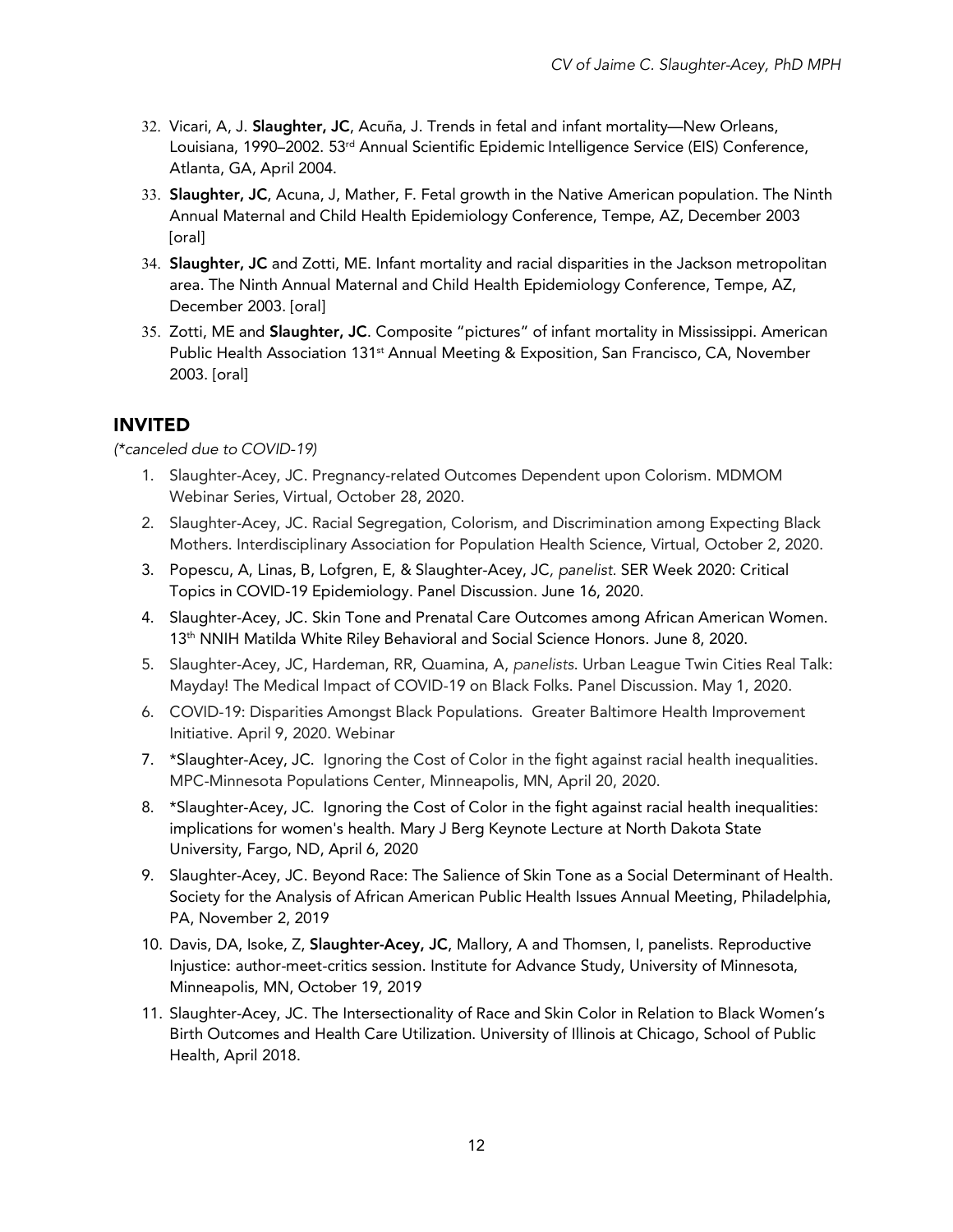- 12. Slaughter-Acey, JC (*Organizer and Moderator).* Looking Back to Look Forward: Life-course Epidemiology Through a Maternal and Child Health Perspective. Maternal and Child Health Symposium. Drexel University, May 2017.
- 13. Slaughter-Acey, JC. The Social Epidemiology of Birth Outcomes. Integrative Bioscience Center, Wayne State University, March 2017.
- 14. Slaughter-Acey, JC. Depressive symptomology and the rate of adverse birth outcomes: Do coping efforts modify the relationship? Division of Epidemiology, Department of Family Medicine & Population Health, Virginia Commonwealth University, March 2016.
- 15. Slaughter, JC (*Keynote*). Preliminary examination of racial disparities in cerebral palsy using gene expression and clinical data. Cerebral Palsy Research in 3D: Disability, Disparity, Developments, Cerebral Palsy Research Consortium of Michigan 4<sup>th</sup> Biennial Conference, Ann Arbor, MI, March 2015.
- 16. Slaughter, JC. Socioeconomic Mobility and the Risk of Delivering a Small-for Gestational Age Infant. St Christopher's Hospital for Children Research Grand Rounds, Philadelphia, PA, January 2015.
- 17. Slaughter, JC. Using propensity score methods in maternal and child health program evaluation. Georgia Department of Public Health, Maternal and Child Health Program, Atlanta, GA, September 2013.
- 18. Slaughter, JC. Louisiana 2005 Needs Assessment: process is as important as the data. Association of Maternal & Child Health Programs, Washington DC, March 2007.

# TEACHING EXPERIENCE

### **Courses**

University of Minnesota-Twin Cities Instructor, PUBH 6577-Women's Health (2 credits): Fall 2019, Fall 2020 Guest Lecture, PUBH 3100 – Public Health Response to COVID-19, Disparities in COVID19 Epidemiology, Fall 2020

Drexel University

Instructor, RSCH 503-Research Methods & Biostatistics (3 credits): Spring and Summer '14-'18 Instructor, NURS 706-Applied Epidemiology (3 credits): Winter '14-'18

Guest Lecturer, PBL 540-Maternal and Child Health Overview: Winter '15-'16

Wayne State University Instructor, FMPH 7230-Social Basis of Health Care (3 credits): Spring '13

University of Illinois at Chicago

Instructor, CHSC 480-Health Behavior & Health Promotion (3 Credits): Winter '11

Teaching Assistant, CHSC 401: Introduction to Behavioral Health Sciences (3 Credits): Fall and Spring '07-'10

### Thesis Committees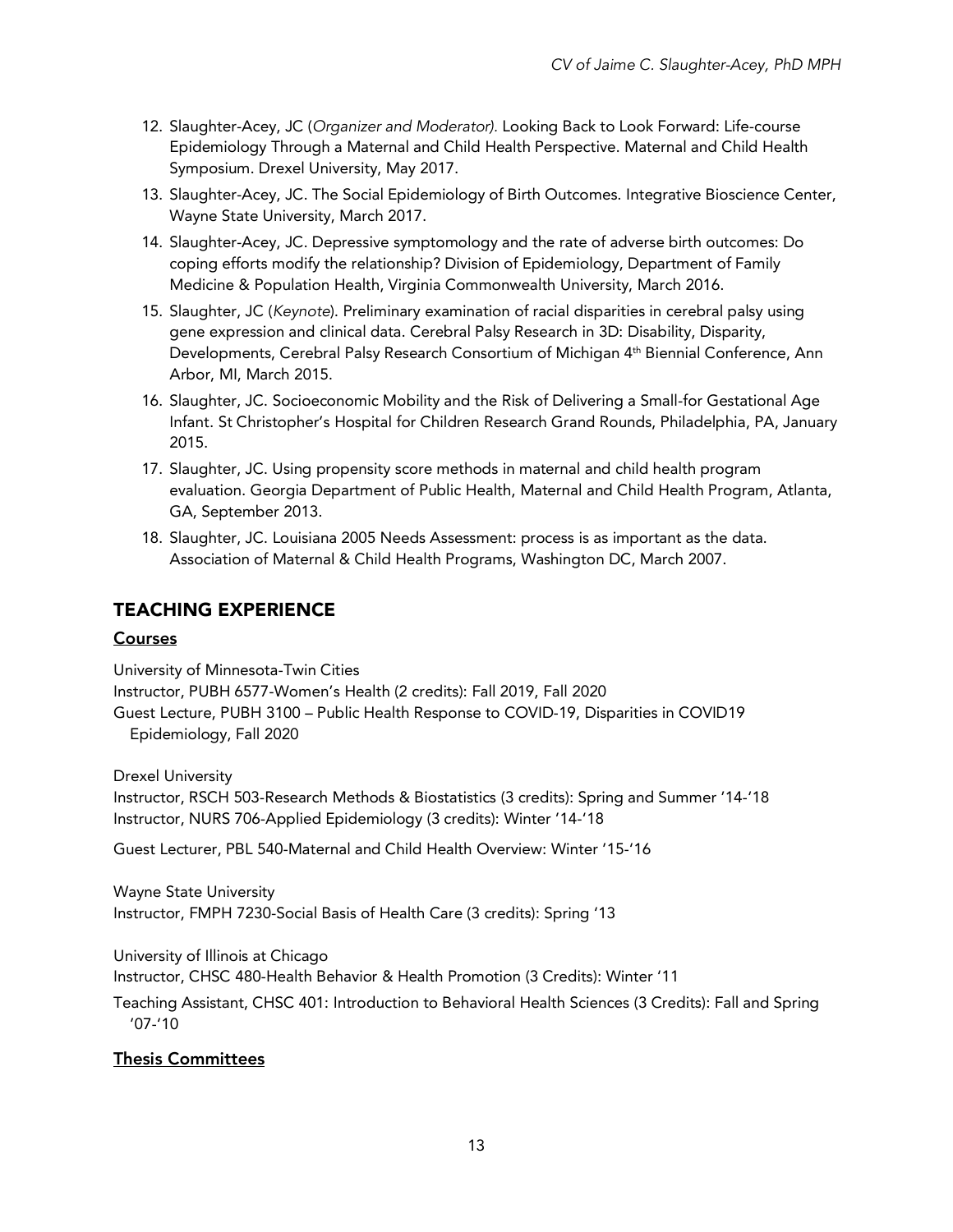- 1. Jackie Orr, DrPH (2019). Drexel University Department of Health Management & Policy (Member). Inpatient Tertiary Care Hospital Services Utilization: A Mixed Methods Study of Chronic Disease Comorbidities From 2010-2015.
- 2. Brianna Morgis, PhD (2018). Drexel University Department of Counseling and Family Therapy. (Member). A Hold Me Tight Workshop for Couple Attachment and Sexual Intimacy.
- 3. Jerry Nutor, PhD (2018). Drexel University, Doctoral Nursing Department (Chair). Impact of water, sanitation, and hygiene on medication adherence intention among HIV positive women enrolled in Option B+ treatment regimen in Zambia.
- 4. Brooke Armstead, MS (2018). Grand Valley State University Department of Cell and Molecular Biology (Member). Clinical Variable and Newborn Bloodspot Gene Expression Analysis for Cerebral Palsy.
- 5. Yan Tian, PhD (2017). Michigan State University, Department of Epidemiology & Biostatistics (Member). Maternal Socioeconomic Mobility and Preterm Delivery, Perinatal Depression and Inflammatory Markers during Pregnancy.
- 6. Kathleen Devine, DrNP (2017). Drexel University, Doctoral Nursing Department (Chair). Socioenvironmental Factors in Fall-related Acute Injury: A Hospital Registry Study.
- 7. Kendra Ray, PhD (2017). Drexel University Department of Creative Arts Therapy. (Member). Evaluating the Efficacy of Music Therapy for Individuals with HIV-associated neurocognitive disorders with depressive symptoms and music assisted care intervention for CNAs.
- 8. Dianne Charsha, DrNP (2016). Drexel University, Doctoral Nursing Department (Member). Impact on Health Outcomes of Boarding Postoperative Critically Ill Stable Older Patients.
- 9. Elizabeth Dalianis, DrPH (2016). Drexel University Department of Health Management & Policy (Member). An Intersectional Approach to Understanding the Role of Work and Policy Regulating the Workplace in Breastfeeding Health Disparities.
- 10. Purni Abeysekara, DrPH (2016). Drexel University, Department of Community Health & Prevention. (Member) The Association between Eating Habits and Overweight & Obesity among Children with Cerebral Palsy.

# **SERVICE**

| Peer Reviewer     | Journals: Am J Prev Med, Matern Child Health J, SSM-Population Health, Pediatrics, J<br>Epidemiol. Community Health, Society & Mental Health, Develop Med Child<br>Neurol, Paediatr Perinat Epidemiol, Race and Social Problems                                                                              |
|-------------------|--------------------------------------------------------------------------------------------------------------------------------------------------------------------------------------------------------------------------------------------------------------------------------------------------------------|
|                   | Societies: Society for the Analysis of African American Public Health Issues, Society of<br>Epidemiologic Research Annual Meeting, Society of Pediatric & Perinatal<br>Epidemiologic Research Annual Meeting, American Public Health<br>Association, American Association of the Advancement of the Sciences |
| Grant<br>Reviewer | CMS, Strong Start for Mothers and Newborns Grant Initiative, 2012<br>NIH Peer Review Committee: IRAP June 2018, ZRG1 July 2020, ZMD1 July 2020,<br>NICHD SEP May 2020<br>Swiss National Science Foundation, 2019<br>Russell Sage Foundation, 2019                                                            |